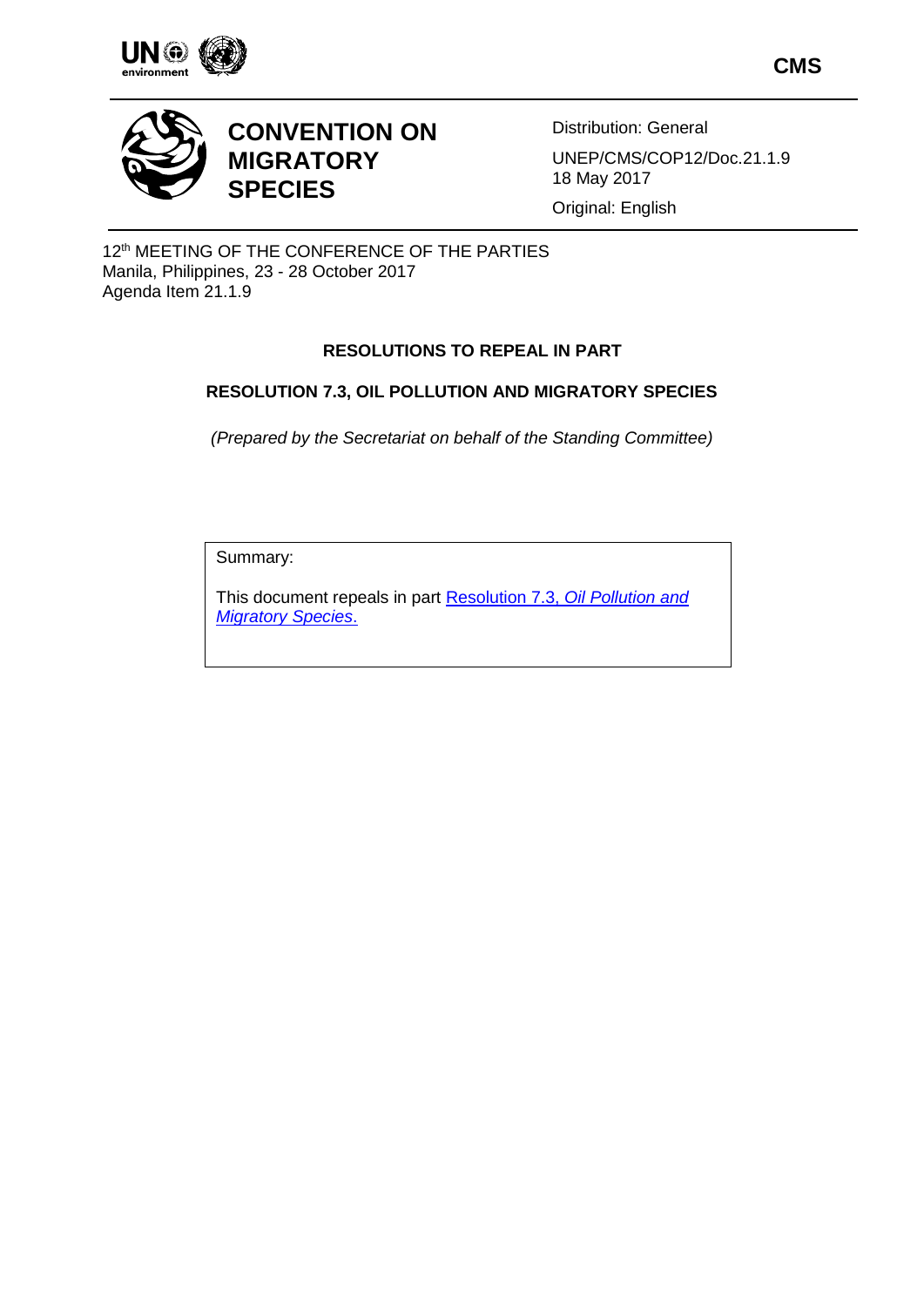**ANNEX 1**

### DRAFT RESOLUTION

### **RESOLUTION 7.3 (REV. COP12)\***

#### **OIL POLLUTION AND MIGRATORY SPECIES**

#### *NB: Proposed new text is underlined. Text to be deleted is crossed out.*

| Paragraph                                                                                                                                                                                                                                                                                                                                                                                                                                                                                                                            | <b>Comments</b> |
|--------------------------------------------------------------------------------------------------------------------------------------------------------------------------------------------------------------------------------------------------------------------------------------------------------------------------------------------------------------------------------------------------------------------------------------------------------------------------------------------------------------------------------------|-----------------|
| Recalling that Article II of the Convention acknowledges the need to take<br>action to avoid any migratory species becoming endangered;                                                                                                                                                                                                                                                                                                                                                                                              | Retain          |
| Recalling also the need to preserve wildlife in the marine environment as<br>stipulated in the Convention for the Protection of the Marine Environment of<br>the North-East Atlantic (OSPAR Convention) as well as the Convention for<br>Cooperation in the Protection and Development of the Marine and Coastal<br>Environment of the West and Central African Region and Related Protocols<br>(Abidjan Convention) and the Convention on the Protection of the Marine<br>Environment of the Baltic Sea Area (Helsinki Convention); | Retain          |
| Recalling also the provisions for the protection of the marine environment in<br>the United Nations Convention on the Law of the Sea (UNCLOS) and in<br>numerous conventions adopted under the aegis of the International Maritime<br>Organization (IMO), the Food and Agriculture Organization of the United<br>Nations (FAO), the United Nations Environment Programme (UNEP), and<br>various regional seas agreements;                                                                                                            | Retain          |
| Recalling also non-marine aquatic and terrestrial conventions applicable at<br>the international, regional, and national levels that address the problem of oil<br>pollution;                                                                                                                                                                                                                                                                                                                                                        | Retain          |
| Acknowledging Article VII of the Convention on Migratory Species that the<br>Conference of the Parties may make recommendations to the Parties for<br>improving the effectiveness of the convention;                                                                                                                                                                                                                                                                                                                                 | Retain          |
| Considering that the Strategic Plan for 2000-2005 adopted by Resolution 6.4<br>requires Parties to review the special problems faced by migratory animals in<br>relation to various obstacles to migration and to propose remedial measures<br>that may have widespread applicability;                                                                                                                                                                                                                                               | Retain          |
| Recognising that Resolution 4.5 directs the Scientific Council inter alia to<br>recommend solutions to the Conference of the Parties to problems relating to<br>the scientific aspects of the implementation of the Convention in particular<br>with regard to the habitats of migratory species;                                                                                                                                                                                                                                    | Retain          |
| Noting that accidental spills and other discharges of crude and refined oils<br>and wastes thereof represent an important hazard with well-known negative<br>effects on nature and on different components of biodiversity;                                                                                                                                                                                                                                                                                                          | Retain          |
| Concerned about the continuing negative impacts of such accidents and other<br>discharges on migratory species of wildlife, as well as on their food sources,<br>by the synergistic effects of lethal and chronic toxicity, thermoregulation<br>impairment and fouling, and by habitat degradation;                                                                                                                                                                                                                                  | Retain          |
| Aware of the need to monitor regularly and assess the actual impacts of oil<br>pollution by exchange of international experience and existing monitoring<br>programmes; and                                                                                                                                                                                                                                                                                                                                                          | Retain          |

 $\overline{a}$ 

<sup>\*</sup> The original draft of this resolution, considered by the Conference of the Parties, was numbered 7.11.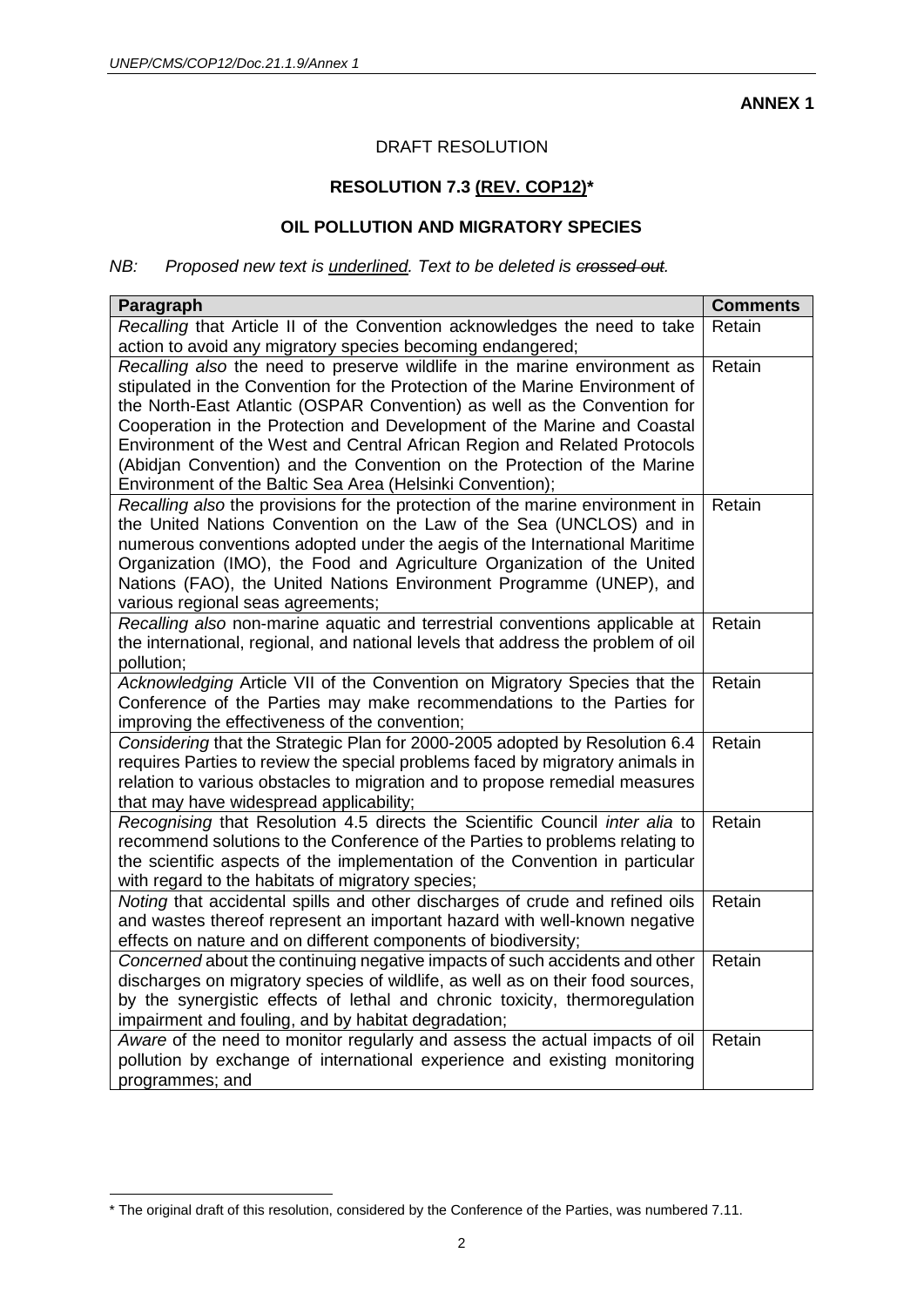| Paragraph                                                                                                                                                                        | <b>Comments</b>      |  |
|----------------------------------------------------------------------------------------------------------------------------------------------------------------------------------|----------------------|--|
| Noting the potential risk that significant numbers of migratory wildlife may be                                                                                                  | Retain               |  |
| killed unnoticed every year in aquatic and terrestrial environments and                                                                                                          |                      |  |
| wishing to minimise minimize the adverse effects on these environments                                                                                                           |                      |  |
| through measures to prevent the accidental release and to regulate the                                                                                                           |                      |  |
| intentional release of crude and refined oils and wastes thereof;                                                                                                                |                      |  |
| The Conference of the Parties to the                                                                                                                                             |                      |  |
| Convention on the Conservation of Migratory Species of Wild Animals                                                                                                              |                      |  |
| 1. Calls upon the Parties:                                                                                                                                                       | Retain               |  |
| (a) where feasible and appropriate, to implement a monitoring process<br>in order to assess the cumulative environmental impacts of oil pollution<br>on migratory species;       |                      |  |
| (b) to develop, apply and, where necessary, strengthen comprehensive<br>environmental protection legislation;                                                                    |                      |  |
| (c) to develop, apply and, where necessary, strengthen measures to<br>enforce such legislation at sea, in freshwater systems and on land;                                        |                      |  |
| (d) to develop, apply and strengthen, as necessary, measures of<br>preparedness to respond to oil spills, such as facilities and trained<br>personnel;                           |                      |  |
| (e) where appropriate, to apply existing and further develop guidelines<br>for the treatment of oil-affected wildlife with a view to rehabilitating the<br>individuals involved; |                      |  |
| (f) to seek appropriate partnerships with industry to address oil<br>pollution, taking the "polluter pays principle" fully into account; and                                     |                      |  |
| (g) to take full account of the precautionary principle in the location of oil<br>installations and movement of oil containers in relation to migratory<br>species habitats; and |                      |  |
| 2. Invites the Scientific Council to consider the role CMS may play in                                                                                                           | Repeal;              |  |
| addressing oil pollution by:                                                                                                                                                     | work                 |  |
| (a) considering the state of knowledge relating to this threat;                                                                                                                  | completed<br>at COP9 |  |
| (b) reviewing existing plans and provisions to address oil pollution; and                                                                                                        |                      |  |
| (c) similarly, reviewing existing relevant programmes for training and<br>information exchange; and                                                                              |                      |  |
| 3. 2. Invites all relevant international, regional and national organizations and                                                                                                | Retain               |  |
| bodies to cooperate with CMS in efforts to prevent oil pollution and to                                                                                                          |                      |  |
| minimise minimize the negative impacts on migratory species of the release                                                                                                       |                      |  |
| of crude and refined oils into the environment.                                                                                                                                  |                      |  |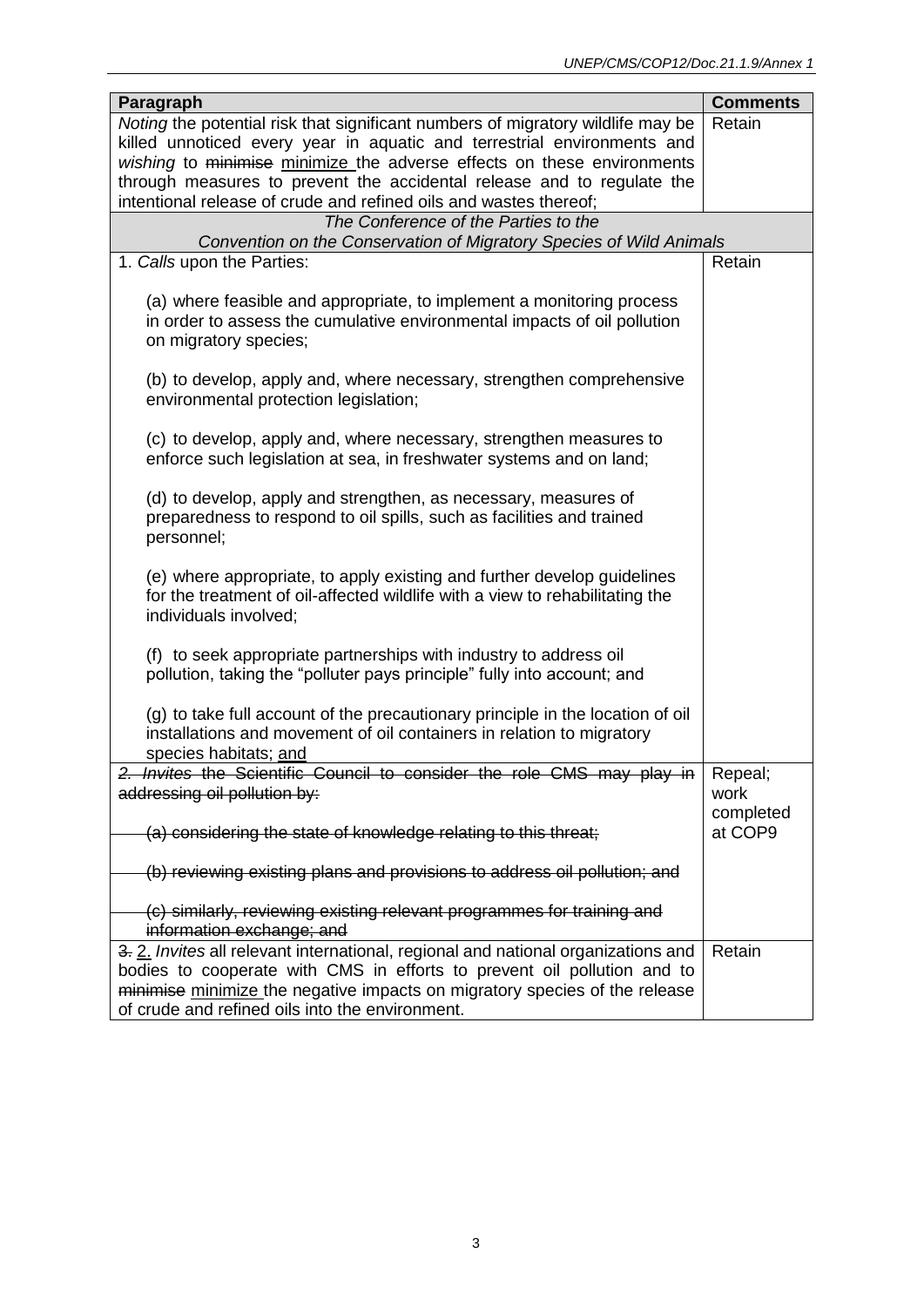**ANNEX 2**

### **RESOLUTION 7.3 (REV. COP12)\***

#### **OIL POLLUTION AND MIGRATORY SPECIES**

*Recalling* that Article II of the Convention acknowledges the need to take action to avoid any migratory species becoming endangered,

*Recalling also* the need to preserve wildlife in the marine environment as stipulated in the Convention for the Protection of the Marine Environment of the North-East Atlantic (OSPAR Convention) as well as the Convention for Cooperation in the Protection and Development of the Marine and Coastal Environment of the West and Central African Region and Related Protocols (Abidjan Convention) and the Convention on the Protection of the Marine Environment of the Baltic Sea Area (Helsinki Convention),

*Recalling also* the provisions for the protection of the marine environment in the United Nations Convention on the Law of the Sea (UNCLOS) and in numerous conventions adopted under the aegis of the International Maritime Organization (IMO), the Food and Agriculture Organization of the United Nations (FAO), the United Nations Environment Programme (UNEP), and various regional seas agreements,

*Recalling also* non-marine aquatic and terrestrial conventions applicable at the international, regional, and national levels that address the problem of oil pollution,

*Acknowledging* Article VII of the Convention on Migratory Species that the Conference of the Parties may make recommendations to the Parties for improving the effectiveness of the convention,

*Considering* that the Strategic Plan for 2000-2005 adopted by Resolution 6.4 requires Parties to review the special problems faced by migratory animals in relation to various obstacles to migration and to propose remedial measures that may have widespread applicability,

*Recognising* that Resolution 4.5 directs the Scientific Council *inter alia* to recommend solutions to the Conference of the Parties to problems relating to the scientific aspects of the implementation of the Convention in particular with regard to the habitats of migratory species,

*Noting* that accidental spills and other discharges of crude and refined oils and wastes thereof represent an important hazard with well-known negative effects on nature and on different components of biodiversity,

*Concerned* about the continuing negative impacts of such accidents and other discharges on migratory species of wildlife, as well as on their food sources, by the synergistic effects of lethal and chronic toxicity, thermoregulation impairment and fouling, and by habitat degradation,

*Aware* of the need to monitor regularly and assess the actual impacts of oil pollution by exchange of international experience and existing monitoring programmes, and

*Noting* the potential risk that significant numbers of migratory wildlife may be killed unnoticed every year in aquatic and terrestrial environments and *wishing* to minimize the adverse effects on these environments through measures to prevent the accidental release and to regulate the intentional release of crude and refined oils and wastes thereof,

 $\overline{a}$ 

<sup>\*</sup> The original draft of this resolution, considered by the Conference of the Parties, was numbered 7.11.